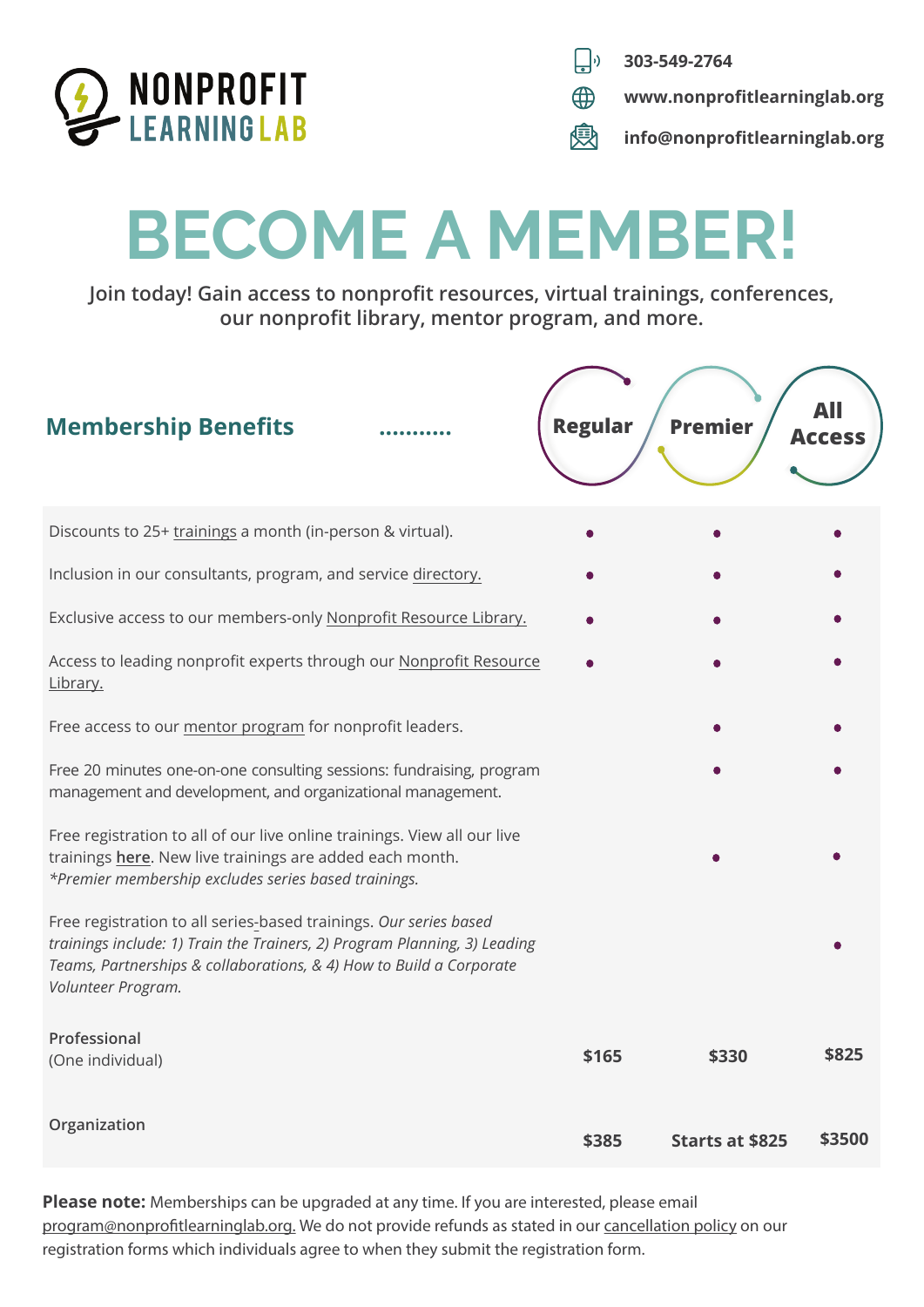# **Live Training Catalog**

#### **\*\*Please note: our Live Training Catalog is updated once a quarter.**

#### **Volunteer Management**

- How to Build a Corporate Volunteer Program: To Raise Funds, Market Your Nonprofit and Increase Community Involvement
- **•** How to Manage Difficult Volunteers: Key Strategies and Action Steps to Implement
- How to Train, Engage & Retain Virtual Volunteers

# **Fundraising**

- Combining Development and Finance for Fundraising Success
- Leveraging Tech to Diversify Nonprofit Cashflow: Leaving Grants Behind
- How to Create a Case Statement For Funding Support: Templates & Methods to Develop a Case Statement
- Find, Secure & Maintain Corporate Sponsors to Increase Revenue & Build Your Brand
- Make the Ask: How to Make Better Donor Calls Every Week to Achieve Your Goals
- **•** Lapsed Donors: How to Bring them Back & Re-Engage
- How to Launch a Legacy Society Program: Strengthen Your Planned Giving
- Hosting Events When It's Safe to Gather: Marketing, Managing Expectations & Scenario Planning
- **•** How to Build Out Your Planned Giving Program
- Using Survey Feedback to Raise Thousands for Your Cause
- How to Go From Zero to Hero with Your Grant Strategy
- Create, Revise & Implement A Fundraising Plan: Action Steps & Strategies for Staff,
- Volunteers & Board Members
- How to Create Affinity Groups, Peer to Peer Campaigns, Friends of and Committees: Empower Volunteers to Fundraise for Your Cause
- Organize Better In-Person & Hybrid Events: Market, Achieve Goals & Collaborate To Avoid Burnout

# **Social Media, Marketing and Communications**

- Digital Marketing Strategies that Accelerate & Scale Online Revenue & Impact
- How to Beat the Social Media Algorithm
- Power Up Your Promotions: 30 Ways to Make Your Nonprofit Brand Stand Out
- Utilizing Video to Drive Your Mission: How Media Makes Impactful Moments
- 10 Tricks and Hacks to Step Up Your Instagram